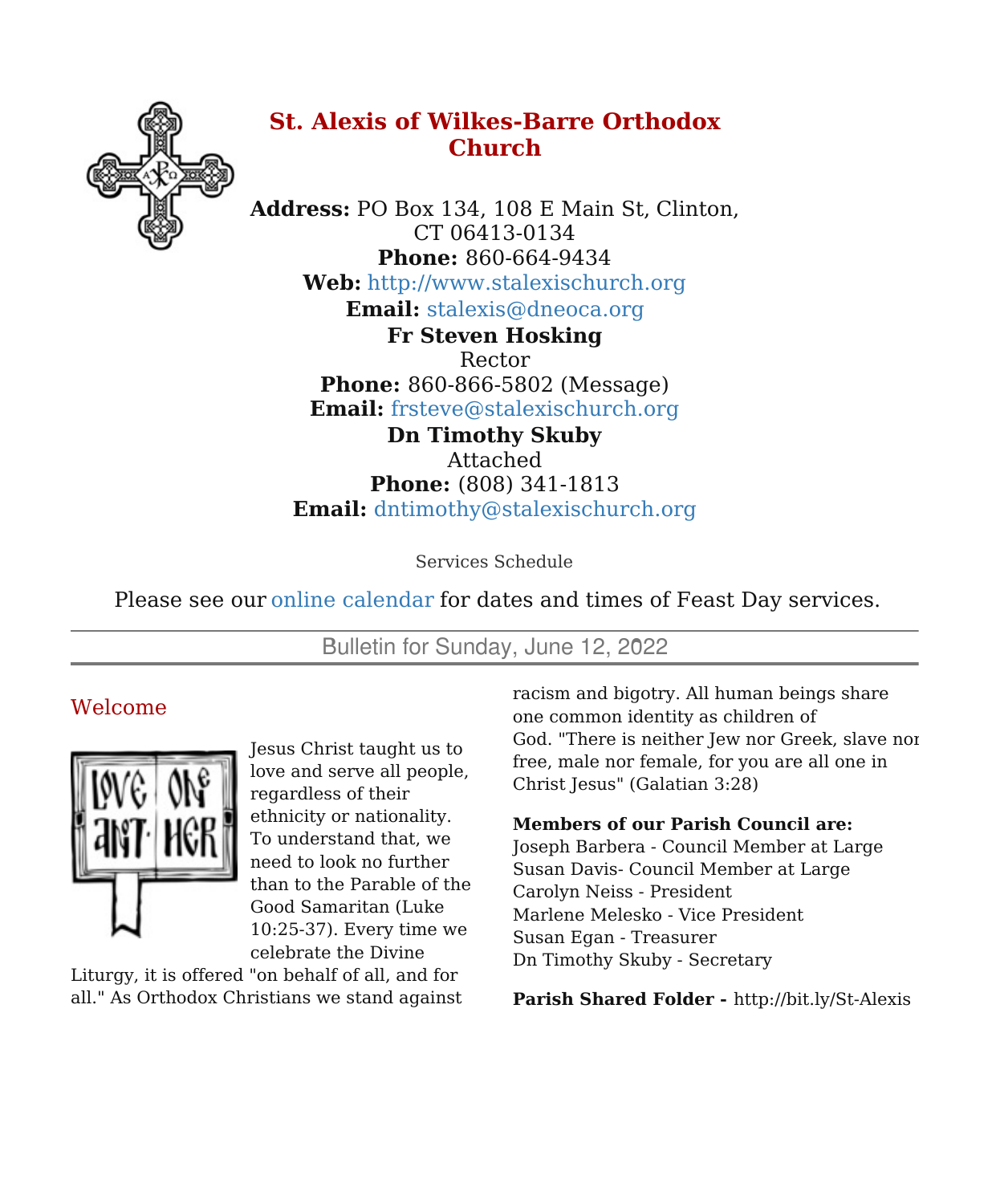# **Parish Members' Directory** -

https://stalexischurch.sharepoint.com (See Fr Steven for login information)

# **Pastoral Care - General Information**

Emergency Sick Calls can be made at any time. Please call Fr Steven at (860) 866-5802, when a family member is admitted to the hospital.

Anointing in Sickness: The Sacrament of Unction is available in Church, the hospital, or your home, for anyone who is sick and suffering, however severe.

Marriages and Baptisms require early planning, scheduling and selections of sponsors (crown bearers or godparents). See Father before booking dates and reception halls!

Funerals are celebrated for practicing Orthodox Christians. Please see Father for details. The Church opposes cremation; we cannot celebrate funerals for cremations.

# Announcements

Next Sunday, the Sunday of Pentecost, the services of Vespers of Pentecost will occur immediately following Liturgy. Please plan to attend. Coffee hour will follow. It would make for a wonderful celebration of the Feast if we ensured that there is food and drink to break our fast.

Do you desire to connect with Orthodox youth, have questions about living our ancient faith in a modern world, or just plain love the outdoors? If you an Orthodox youth between the ages of 9 and 17 sign up for Youth Rally 2020! Held in beautiful Contoocook, NH, this is a chance to make friends and memories for a lifetime! All the information for registration can be found at: www.dneyouthrally.com

Prayers, Intercessions and Commemorations



Priest Ceraphim, Deacon Timothy, Evelyn, Katheryn, Anne, Aaron, Veronica, Richard, Nancy, Susanne, Gail, Kelley, Nina, Ellen, Maureen, Elizabeth, Christopher, Joshua, Jennifer, Petra, Olivia, Jessica, Sean, Sarah, Justin, Edward, Dayna and Maria.

Please pray for our catecumen David.

Many Years to Nancy Davis on the occasion of her birthday.

Memory Eternal for Joan Novarro on the anniversary of her repose.

- Pray for: All those confined to hospitals, nursing homes, and their own homes due to illness; for all those who serve in the armed forces; widows, orphans, prisoners, victims of violence, and refugees;
- All those suffering chronic illness, financial hardship, loneliness, addictions, abuse, abandonment and despair; those who are homeless, those who are institutionalize, those who have no one to pray for them;
- All Orthodox seminarians & families; all Orthodox monks and nuns, and all those considering monastic life; all Orthodox missionaries and their families.
- All those who have perished due to hatred, intolerance and pestilence;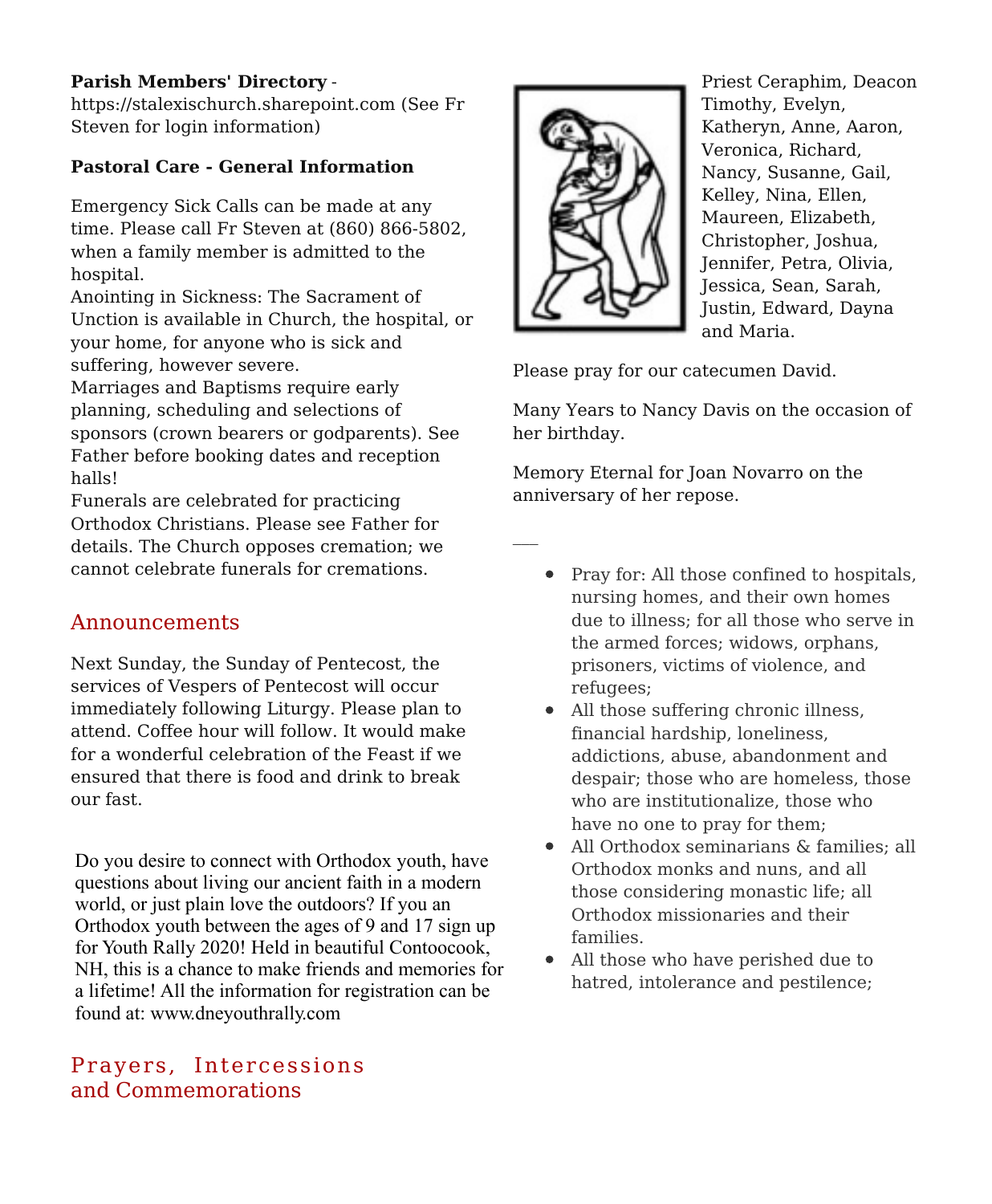• all those departed this life in the hope of the Resurrection.

**Holy Pentecost: Feast of the Holy Trinity** . Ven. Onuphrius the Great (4th c.) and Ven. Peter of Mt. Athos (734). Finding of the Relics (1649) and the second glorification (1909) of Rt. Blv. Anna of Kashin. Ven. Arsenius, Abbot of Konevits (1447). Ven. Onuphry, Abbot of Mal'sk (Pskov—1492). Ven. Bassian and Jonah of Pertomsk (Solovétsky Monastery—1561). Ven. Onuphry and Auxenty of Vologdá (15th-16th c.). Ven. Stephen of Komel', Abbot of Ozérsk Monastery (Vologdá—1542). Ven. John, Andrew, Heraclemon, and Theophilus, Hermits, of Egypt (4th c.).

#### **Prayer for family and friends in the Ukraine and Russia**

Hope, Myron, Daniel, Stepan, Galina, Maria, Vl

If you have specific names of anyone you would like to have included here, please send them to Fr Steven.

# Parish Calendar

## Schedule of Services and Events

June 1 to June 20, 2022

# **Wednesday, June 1**

Noahic Covenant Month

**Sunday, June 12** Holy Pentecost 9:30AM Divine Liturgy 12:00PM Vespers of Pentecost

#### **Monday, June 13**

Jason Danilack-Fekete Monday of the Holy Spirit Nancy Davis 8:30AM Akathist of the Trinity

#### **Tuesday, June 14**

Repose of Joan Navarro 1st Tuesday after Pentecost 8:30AM Daily Matins

#### **Wednesday, June 15**

1st Wednesday after Pentecost 4:30PM Open Doors

#### **Thursday, June 16**

1st Thursday after Pentecost 8:30AM Daily Matins

**Friday, June 17** 1st Friday after Pentecost

# **Saturday, June 18** The Apodosis of Holy Pentecost

5:30PM Great Vespers

#### **Sunday, June 19**

The Sunday of All Saints 9:30AM Divine Liturgy

#### **Monday, June 20**

Methodios the Martyr, Bishop of Olympus Apostles Fast Repose of Ann Cooke Church Cleaning: Sarah Gaulin

# Saints and Feasts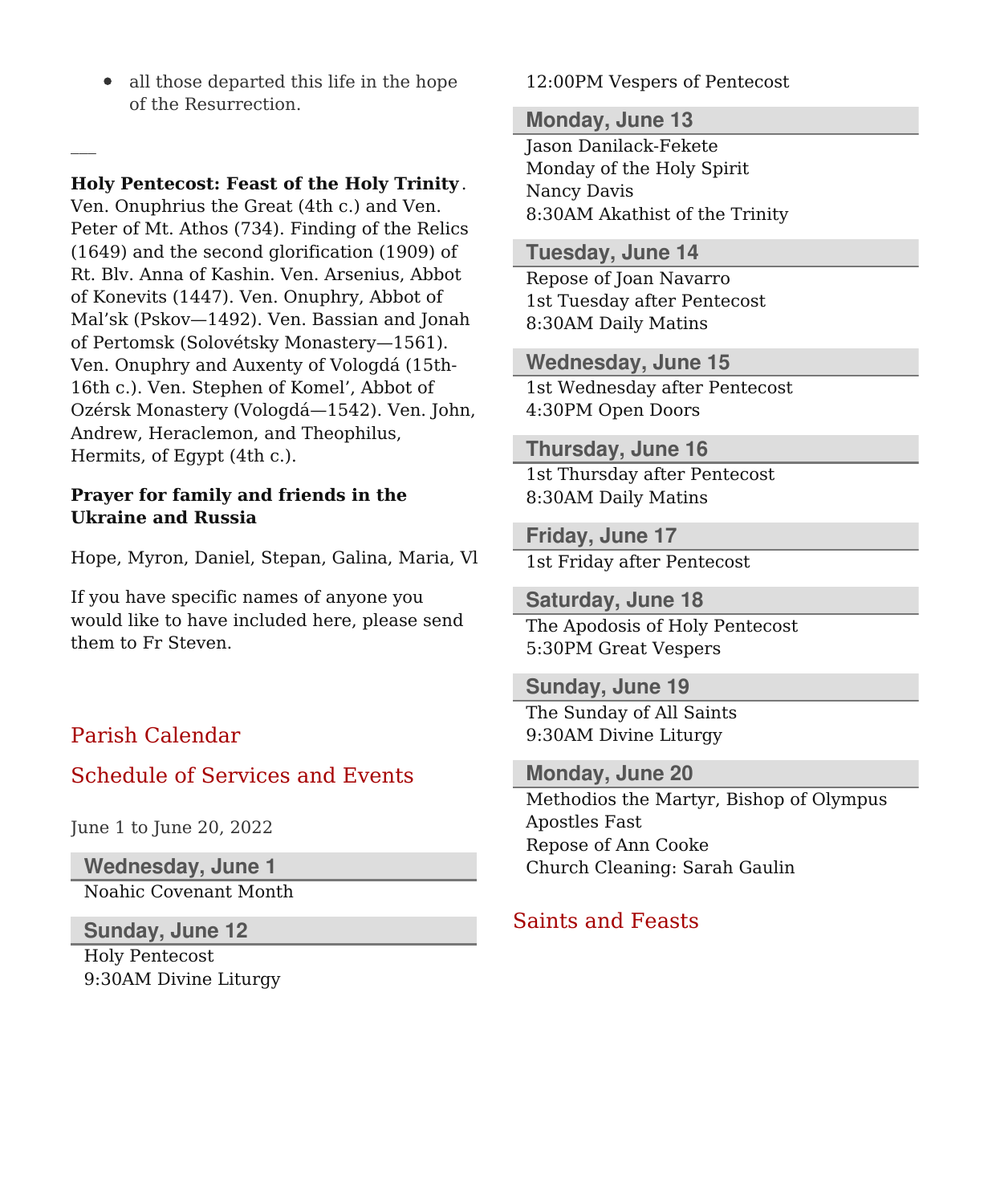#### **June 12**

#### **Peter the Athonite**

Saint Peter was born of noble parents in Constantinople in the ninth century. Sent forth with the Roman army against the Saracens, he was taken captive and shut up in the prison of Samarra in Syria; this is no doubt the same prison in which the Forty-Two Martyrs of Amorion were kept (see Mar. 6). Released from prison through the prayers of Saint Nicholas of Myra and Saint Symeon the God-receiver, he fled to Rome, where he became a monk, and later came to the peninsula of Athos, where he lived in a cave as a solitary, suffering many temptations from the evil one, but also enjoying the manifest help of the most holy Theotokos. After many years, he reposed in peace.

#### **June 12**

#### **Holy Pentecost**

After the Saviour's Ascension into the Heavens, the eleven Apostles and the rest of His disciples, the God-loving women who followed after Him from the beginning, His Mother, the most holy Virgin Mary, and His brethren-all together about 120 souls returned from the Mount of Olives to Jerusalem. Entering into the house where they gathered, they went into the upper room, and there they persevered in prayer and supplication, awaiting the coming of the Holy Spirit, as their Divine Teacher had promised them. In the meanwhile, they

chose Matthias, who was elected to take the place of Judas among the Apostles.

Thus, on this day, the seventh Sunday of Pascha, the tenth day after the Ascension and the fiftieth day after Pascha, at the third hour of the day from the rising of the sun, there suddenly came a sound from Heaven, as when a mighty wind blows, and it filled the whole house where the Apostles and the rest with them were gathered. Immediately after the sound, there appeared tongues of fire that divided and rested upon the head of each one. Filled with the Spirit, all those present began speaking not in their native tongue, but in other tongues and dialects, as the Holy Spirit instructed them.

The multitudes that had come together from various places for the feast, most of whom were Jews by race and religion, were called Parthians, Medes, Elamites, and so forth, according to the places where they dwelt. Though they spoke many different tongues, they were present in Jerusalem by divine dispensation. When they heard that sound that came down from Heaven to the place where the disciples of Christ were gathered, all ran together to learn what had taken place. But they were confounded when they came and heard the Apostles speaking in their own tongues. Marvelling at this, they said one to another, "Behold, are not all these which speak Galileans? And how hear we every man in our own tongue, wherein we were born?" But others, because of their foolishness and excess of evil, mocked the wonder and said that the Apostles were drunken.

Then Peter stood up with the eleven,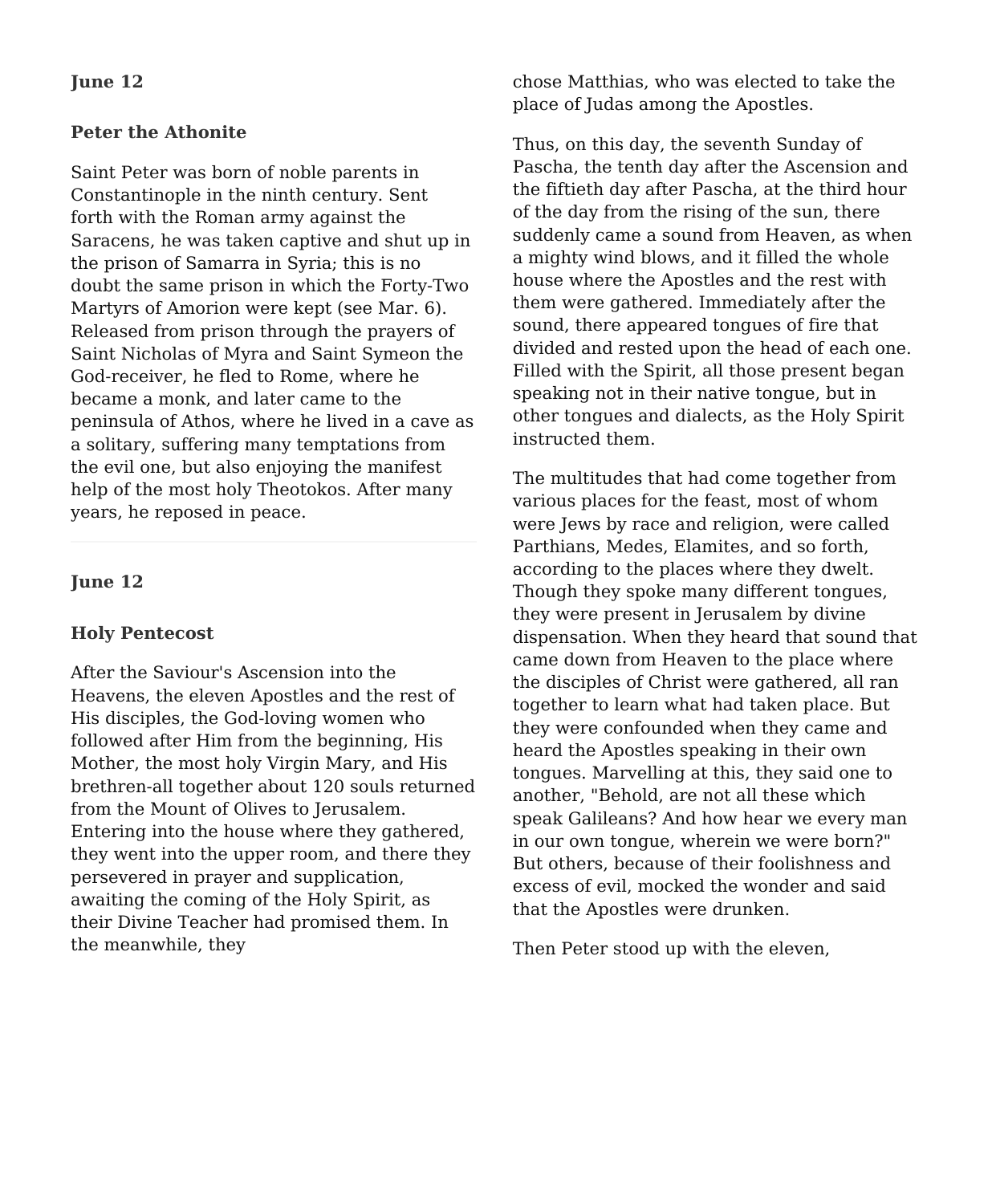and raising his voice, spoke to all the people, proving that that which had taken place was not drunkenness, but the fulfilment of God's promise that had been spoken by the Prophet Joel: "And it shall come to pass in the last days, that I shall pour out of My Spirit upon all flesh, and your sons and daughters shall prophesy" (Joel 2:28), and he preached Jesus of Nazareth unto them, proving in many ways that He is Christ the Lord, Whom the Jews crucified but God raised from the dead. On hearing Peter's teaching, many were smitten with compunction and received the word. Thus, they were baptized, and on that day about three thousand souls were added to the Faith of Christ.

Such, therefore, are the reasons for today's feast: the coming of the All-holy Spirit into the world, the completion of the Lord Jesus Christ's promise, and the fulfilment of the hope of the sacred disciples, which we celebrate today. This is the final feast of the great mystery and dispensation of God's incarnation. On this last, and great, and saving day of Pentecost, the Apostles of the Saviour, who were unlearned fishermen, made wise now of a sudden by the Holy Spirit, clearly and with divine authority spoke the heavenly doctrines. They became heralds of the truth and teachers of the whole world. On this day they were ordained and began their apostleship, of which the salvation of those three thousand souls in one day was the comely and marvellous first fruit.

Some erroneously hold that Pentecost is the "birthday of the Church." But this is not true, for the teaching of the holy Fathers

is that the Church existed before all other things. In the second vision of The Shepherd of Hermas we read: "Now brethren, a revelation was made unto me in my sleep by a youth of exceeding fair form, who said to me, 'Whom thinkest thou the aged woman, from whom thou receivedst the book, to be?' I say, 'The Sibyl.' 'Thou art wrong,' saith he, 'she is not.' 'Who then is she?' I say. 'The Church,' saith he. I said unto him, 'Wherefore then is she aged?' 'Because,' saith he, 'she was created before all things; therefore is she aged, and for her sake the world was framed."' Saint Gregory the Theologian also speaks of "the Church of Christ ... both before Christ and after Christ" (PG 35:1108-9). Saint Epiphanius of Cyprus writes, "The Catholic Church, which exists from the ages, is revealed most clearly in the incarnate advent of Christ" (PG 42:640). Saint John Damascene observes, "The Holy Catholic Church of God, therefore, is the assembly of the holy Fathers, Patriarchs, Prophets, Apostles, Evangelists, and Martyrs who have been from the very beginning, to whom were added all the nations who believed with one accord" (PG 96, 1357c). According to Saint Gregory the Theologian, "The Prophets established the Church, the Apostles conjoined it, and the Evangelists set it in order" (PG 35, 589 A). The Church existed from the creation of the Angels, for the Angels came into existence before the creation of the world, and they have always been members of the Church. Saint Clement, Bishop of Rome, says in his second epistle to the Corinthians, the Church "was created before the sun and moon"; and a little further on, "The Church existeth not now for the first time, but hath been from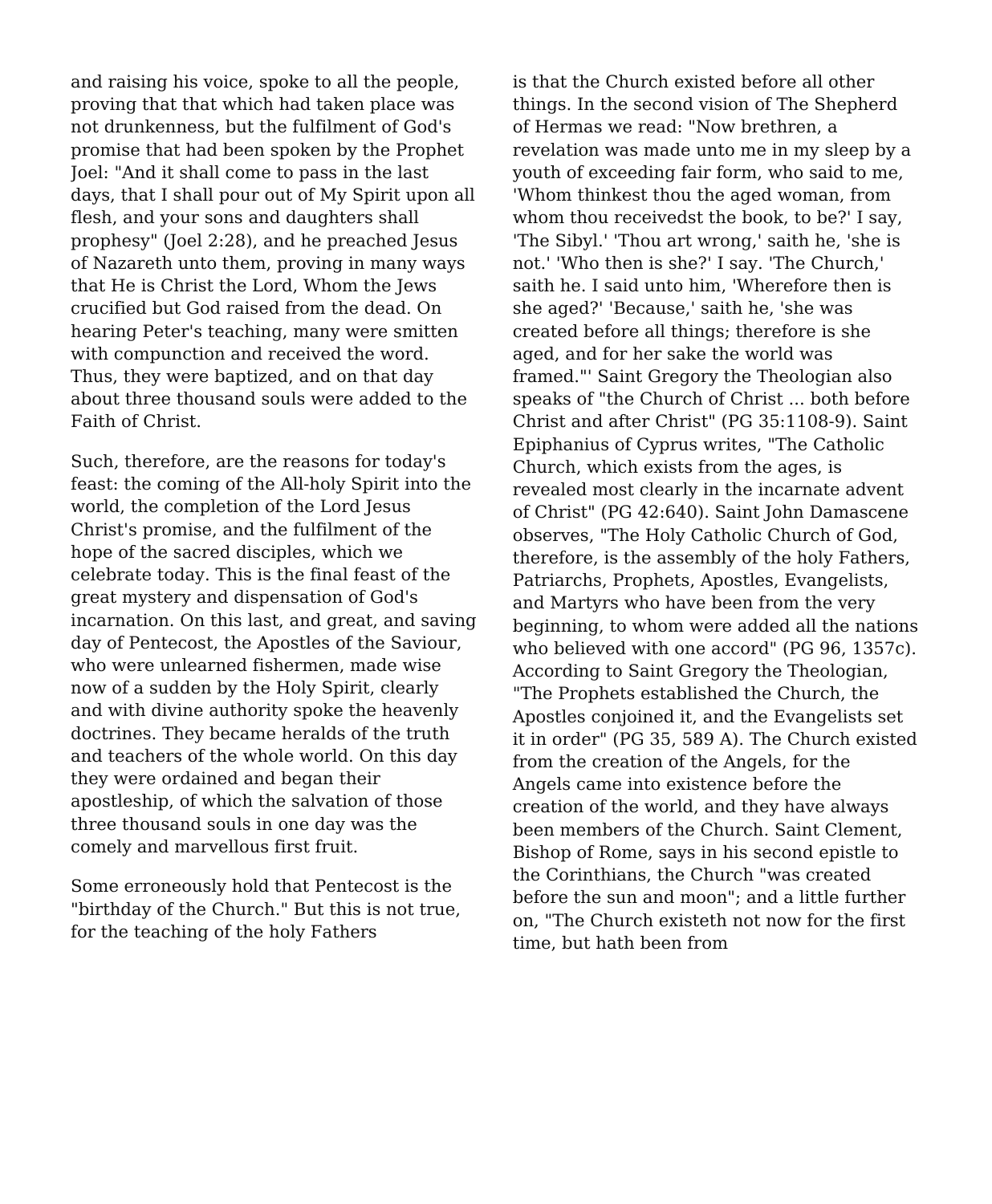the beginning" (II Cor. 14).

That which came to pass at Pentecost, then, was the ordination of the Apostles, the commencement of the apostolic preaching to the nations, and the inauguration of the priesthood of the new Israel. Saint Cyril of Alexandria says that "Our Lord Jesus Christ herein ordained the instructors and teachers of the world and the stewards of His divine Mysteries ... showing together with the dignity of Apostleship, the incomparable glory of the authority given them ... Revealing them to be splendid with the great dignity of the Apostleship and showing them forth as both stewards and priests of the divine altars . . . they became fit to initiate others through the enlightening guidance of the Holy Spirit" (PG 74, 708-712). Saint Gregory Palamas says, "Now, therefore ... the Holy Spirit descended ... showing the Disciples to be supernal luminaries ... and the distributed grace of the Divine Spirit came through the ordination of the Apostles upon their successors" (Homily 24, 10). And Saint Sophronius, Bishop of Jerusalem, writes, "After the visitation of the Comforter, the Apostles became high priests" (PG 87, 3981B). Therefore, together with the baptism of the Holy Spirit which came upon them who were present in the upper chamber, which the Lord had foretold as recorded in the Acts, "ye shall be baptized with the Holy Spirit not many days hence" (Acts 1:5), the Apostles were also appointed and raised to the high priestly rank, according to Saint John Chrysostom (PG 60, 21). On this day commenced the celebration of the Holy Eucharist by which we become "partakers of the Divine Nature" (II Peter

1:4). For before Pentecost, it is said of the Apostles and disciples only that they abode in "prayer and supplication" (Acts 1:14); it is only after the coming of the Holy Spirit that they persevered in the "breaking of bread,"that is, the communion of the Holy Mysteries-"and in prayer" (Acts 2:42).

The feast of holy Pentecost, therefore, determined the beginning of the priesthood of grace, not the beginning of the Church. Henceforth, the Apostles proclaimed the good tidings "in country and town," preaching and baptizing and appointing shepherds, imparting the priesthood to them whom they judged were worthy to minister, as Saint Clement writes in his first Epistle to the Corinthians (I Cor. 42).

All foods allowed during the week following Pentecost.

#### **June 13**

#### **Monday of the Holy Spirit**

As it is the custom of the Church, on the day after every great Feast, to honour those through whom it came to pass our Lady on the day after the Lord's Nativity, Joachim and Anna after our Lady's Nativity, the holy Baptist the day after Theophany, and so forth, on this day we honour our God the All-holy Spirit, the Comforter promised by our Saviour to His disciples (John 14:16), Who descended upon them at holy Pentecost and guided them "into all truth" (ibid. 16:13), and through them, us.

Rest from labour.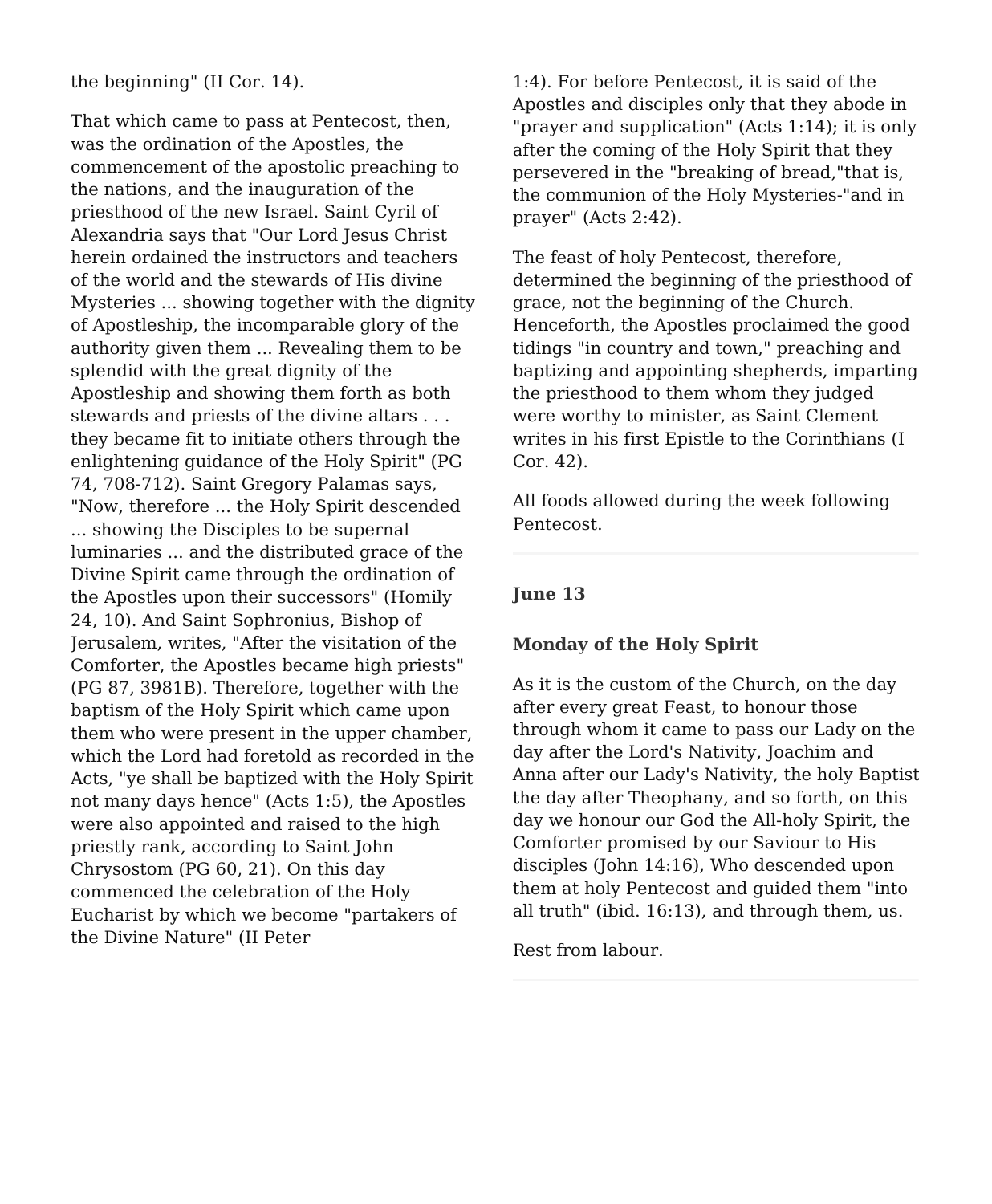#### **June 14**

#### **The Holy Prophet Elisseus (Elisha)**

The Prophet Elisseus, the son of Saphat, was from the town of Abel-me-oul and had been a husbandman. In the year 908 B.C., at God's command, the Prophet Elias anointed him to be Prophet in his stead. This happened while Elisseus was plowing his land, having twelve oxen under yoke. Straightway, Elisseus slew the oxen and cooked them, using the wooden plough and the other instruments of husbandry as firewood; then he gave the oxen as food to the people. Bidding farewell to his parents, he followed Elias and served him until the latter was taken up as it were into Heaven (see July 20). When Elisseus received his teacher's mantle and the grace of his prophetic spirit twofold, he demonstrated whose disciple he was through the miracles he wrought and through all that is related of him in the Fourth Book of Kings. He departed full of days and was buried in Samaria, about the year 839 B.C. But even after his death God glorified him; for after the passage of a year, when some Israelites were carrying a dead man for burial and suddenly saw a band of Moabites, they cast the dead man on the grave of the Prophet. No sooner had the dead man touched the Prophet's bones, than he came to life and stood on his feet (IV Kings 13:20-21). Mentioning this, Jesus the Son of Sirach says, "He did wonders in his life, and at his death his works were marvelous" (Ecclus. 48:14). It is because of such marvels that the faithful have reverence for the relics of the Saints (see also Jan. 16). His name

means "God is savior."

#### **June 15**

#### **Father among the Saints Jonas, Metropolitan of Kiev**

Our holy Father Jonas, Metropolitan of Kiev, was tonsured at the age of twelve in one of the Galician monasteries and later struggled in the Simonov Monastery in Moscow. About 1430, he became Bishop of Ryazan and Murom. In 1432 he was chosen as a candidate for Metropolitan of Kiev. (The Metropolitan's residence had been transferred from Kiev to Vladimir about the year 1280, and then to Moscow in 1328, yet the Metropolitan continued to be called "of Kiev" until Saint Jonas, the last to be so called. After the fall of Constantinople, the successors of Saint Jonas took the title Metropolitan of Moscow. This is why Metropolitans Theognostus, Cyprian, Photius, and Jonas are sometimes called "of Kiev" and sometimes "of Moscow.") Upon arriving in Constantinople to receive consecration, however, Jonas learned that Isidore had been appointed to the see by the Ecumenical Patriarch Joseph, without the knowledge of the Muscovite prince and clergy. In 1438, at the Council of Florence, both Patriarch Joseph and Metropolitan Isidore became Uniates; in 1441, therefore, Isidore was driven from his see, and in 1449 (according to some, 1448), Saint Jonas was made Metropolitan by the Russian bishops. He reposed on March 21, 1461. (See also Oct. 5)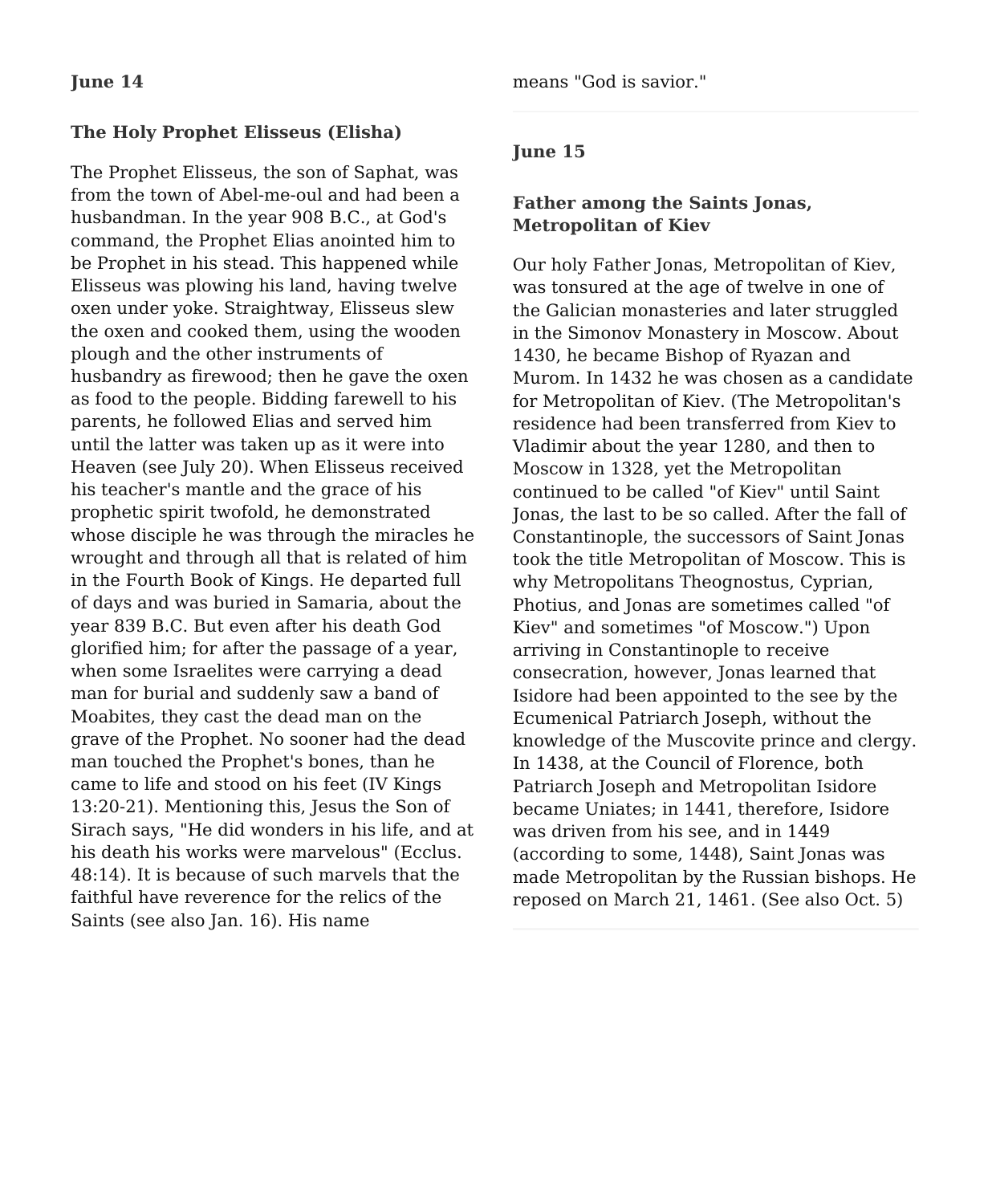# Hymns of the Day



# **The First Antiphon**

The heavens are telling the glory of God; and the firmament proclaims His handiwork. (Ps. 18:1)

Refrain: Through the prayers of the

Theotokos, O Savior, save us!

Day to day pours forth speech, and night to night declares knowledge. (Ps. 18:2) (Refrain)

Their proclamation has gone out into all the earth, and their words to the ends of the universe. (Ps. 18:4) (Refrain)

Glory to the Father, and to the Son, and to the Holy Spirit, now and ever and unto ages of ages. Amen. (Refrain)

## **The Second Antiphon**

The Lord answer you in the day of trouble; the Name of the God of Jacob protect you! (Ps. 19:1)

Refrain: O Gracious Comforter, save us who sing to You: Alleluia!

May He send you help from the sanctuary and give you support from Zion! (Ps. 19:2) (Refrain)

May He remember all your offerings, and fulfill all your plans! (Ps. 19:3) (Refrain)

Glory to the Father, and to the Son, and to

the Holy Spirit, now and ever and unto ages of ages. Amen.

*("Only-begotten Son and immortal Word of God… ")*

# **The Third Antiphon**

In Your strength the king rejoices, O Lord, and exults greatly in Your salvation. (Ps. 20:1)

Tone 8 Troparion

Blessed are You, O Christ our God, You have revealed the fishermen as most wise by sending down upon them the Holy Spirit, and through them You drew the world into Your net.// O Lover of Man, glory to You!

You have given him his heart's desire, and have not withheld the request of his lips. (Ps. 20:2)

Troparion of the Feast

For You meet him with goodly blessings; You set a crown of fine gold upon his head. (Ps. 20:3) Troparion of the Feast

*Entrance Verse*

Be exalted, O Lord, in Your strength! We will sing and praise Your power! (Ps. 20:13)

# **Tone 8 Troparion**

Blessed are You, O Christ our God, You have revealed the fishermen as most wise by sending down upon them the Holy Spirit,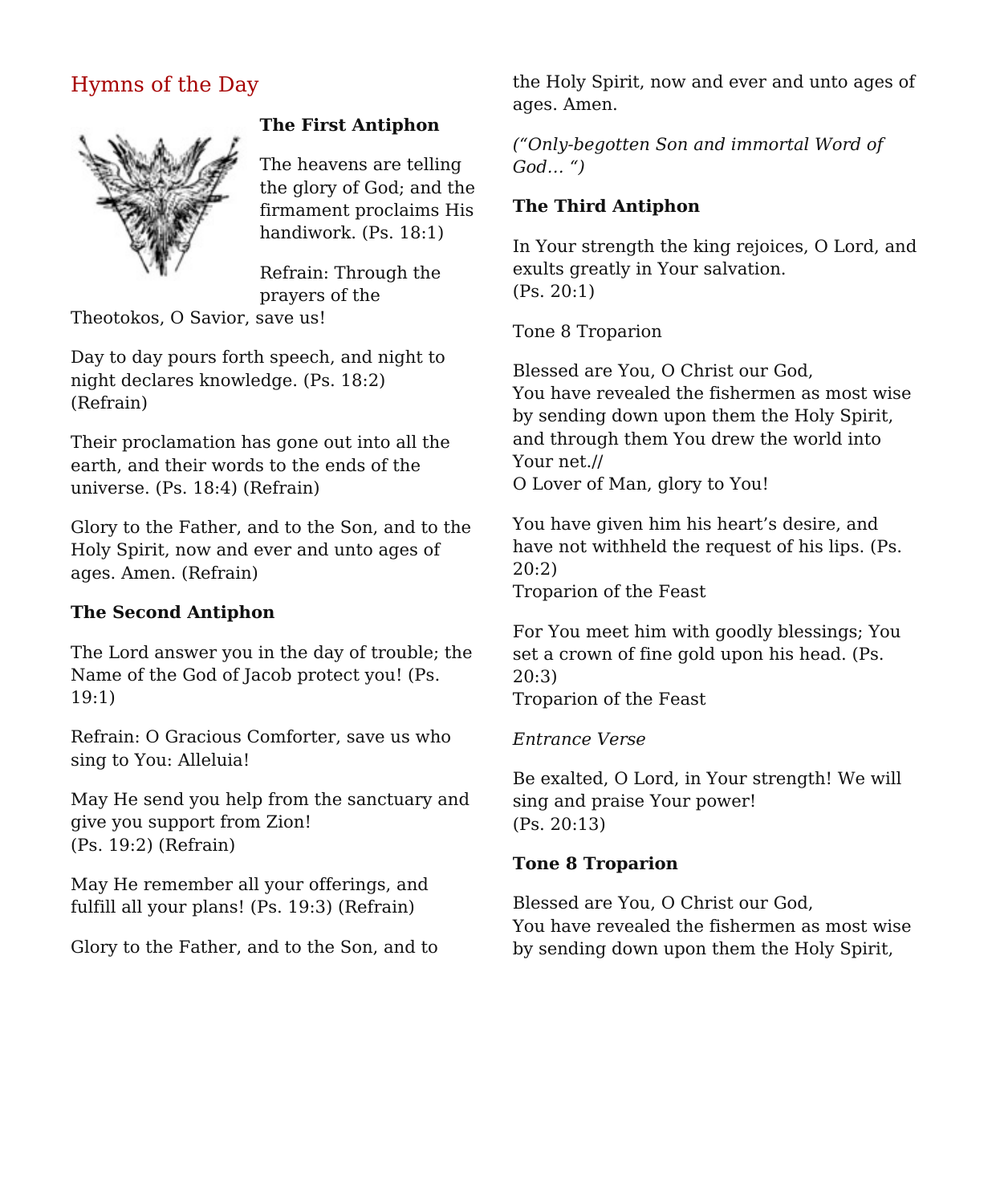and through them You drew the world into Your net.// O Lover of Man, glory to You!

#### **Tone 8 Kontakion**

When the Most High came down and confused the tongues, He divided the nations; but when He distributed the tongues of fire, He called all to unity.//

Therefore, with one voice we glorify the Allholy Spirit.

*(Instead of the Trisagion, we sing:)*

As many as have been baptized into Christ, have put on Christ. Alleluia.

*(Instead of "It is truly meet…," we sing:)*

Rejoice, O Queen, glory of mothers and virgins!

No tongue, however sweet or fluent, is eloquent enough to praise you worthily. Every mind is overawed by your childbearing. Therefore, with one voice, we glorify you.

## **Communion Hymn**

Let Your good Spirit lead me on a level path! (Ps. 142:12a) Alleluia, Alleluia, Alleluia!

# Gospel and Epistle Readings

# Epistle Reading

#### **Prokeimenon. 8th Tone. Psalm 18.4,1.**

Their voice has gone out into all the earth. Verse: The heavens declare the glory

#### **The reading is from Acts of the Apostles 2:1-11.**

WHEN THE DAY of Pentecost had come, they were all together in one place. And suddenly a sound came from heaven like the rush of a mighty wind, and it filled all the house where they were sitting. And there appeared to them tongues as of fire, distributed and resting on each one of them. And they were all filled with the Holy Spirit and began to speak in other tongues, as the Spirit gave them utterance. Now there were dwelling in Jerusalem Jews, devout men from every nation under heaven. And at this sound the multitude came together, and they were bewildered, because each one heard them speaking in his own language. And they were amazed and wondered, saying, "Are not all these who are speaking Galileans? And how is it that we hear, each of us in his own native language? Parthians and Medes and Elamites and residents of Mesopotamia, Judea and Cappadocia, Pontos and Asia, Phrygia and Pamphylia, Egypt and the parts of Libya belonging to Cyrene, and visitors from Rome, both Jews and proselytes, Cretans and Arabians, we hear them telling in our own tongues the mighty works of God."

# Gospel Reading

#### **Holy Pentecost The Reading is from John 7:37-52; 8:12**

On the last day of the feast, the great day,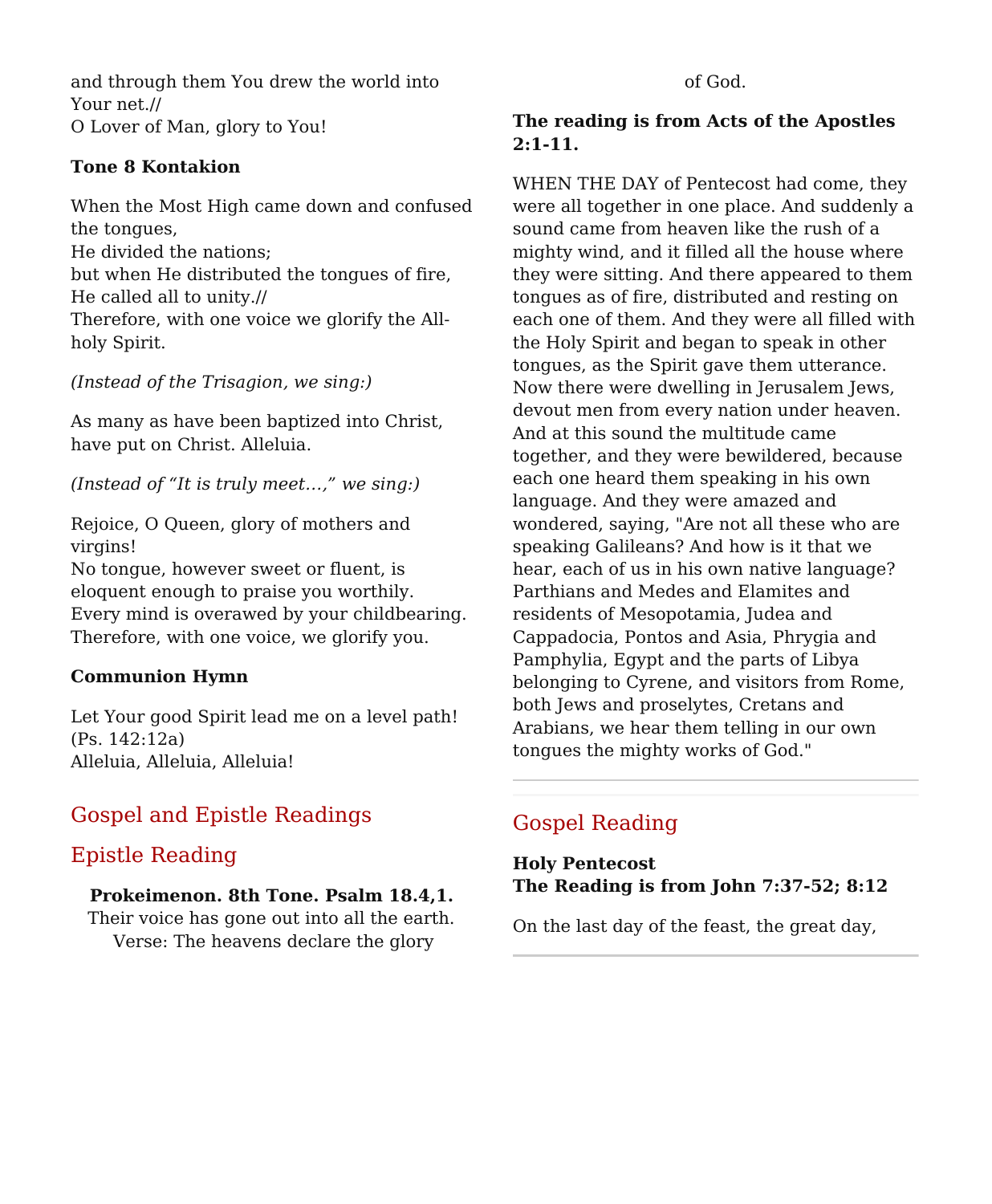Jesus stood up and proclaimed, "If any one thirst, let him come to me and drink. He who believes in me, as the scripture has said, 'Out of his heart shall flow rivers of living water.'" Now this he said about the Spirit, which those who believed in him were to receive; for as yet the Spirit had not been given, because Jesus was not yet glorified.

When they heard these words, some of the people said, "This is really the prophet." Others said, "This is the Christ." But some said, "Is the Christ to come from Galilee? Has not the scripture said that the Christ is descended from David, and comes from Bethlehem, the village where David was?" So there was a division among the people over him. Some of them wanted to arrest him, but no one laid hands on him.

The officers then went back to the chief priests and Pharisees, who said to them, "Why did you not bring him?" The officers answered, "No man ever spoke like this man!" The Pharisees answered them, "Are you led astray, you also? Have any of the authorities or of the Pharisees believed in him? But this crowd, who do not know the law, are accursed." Nikodemos, who had gone to him before, and who was one of them, said to them, "Does our law judge a man without first giving him a hearing and learning what he does?" They replied, "Are you from Galilee too? Search and you will see that no prophet is to rise from Galilee." Again Jesus spoke to them, saying, "I am the light of the world; he who follows me will not walk in darkness, but will have the light of life."

# Bible Cross Reference



The Prophet refers to the expected Messiah, the Savior Moses foretold would come (Dt 18:15–19).

Fruits and Gifts of the Spirit:

(for the fruit of the Spirit is in all goodness, righteousness, and

truth),

finding out what is acceptable to the Lord. *Eph 5:9,10*

But the fruit of the Spirit is love, joy, peace, longsuffering, kindness, goodness, faithfulness,

gentleness, self-control. Against such there is no law. *Gal 5:22,23*

# Living Water:

And in that day living water shall come forth out of Jerusalem, half of it toward the eastern sea and half toward the western sea. So it will be in both summer and spring. *Zec 14:8*

God shall be with you continually, and you shall be satisfied as your soul desires. Your bones shall be enriched, and you shall be like a well-watered garden and like a spring of water that does not fail. Your bones will arise and be enriched like a green plant, and they shall inherit generations of generations. *Is 58:11*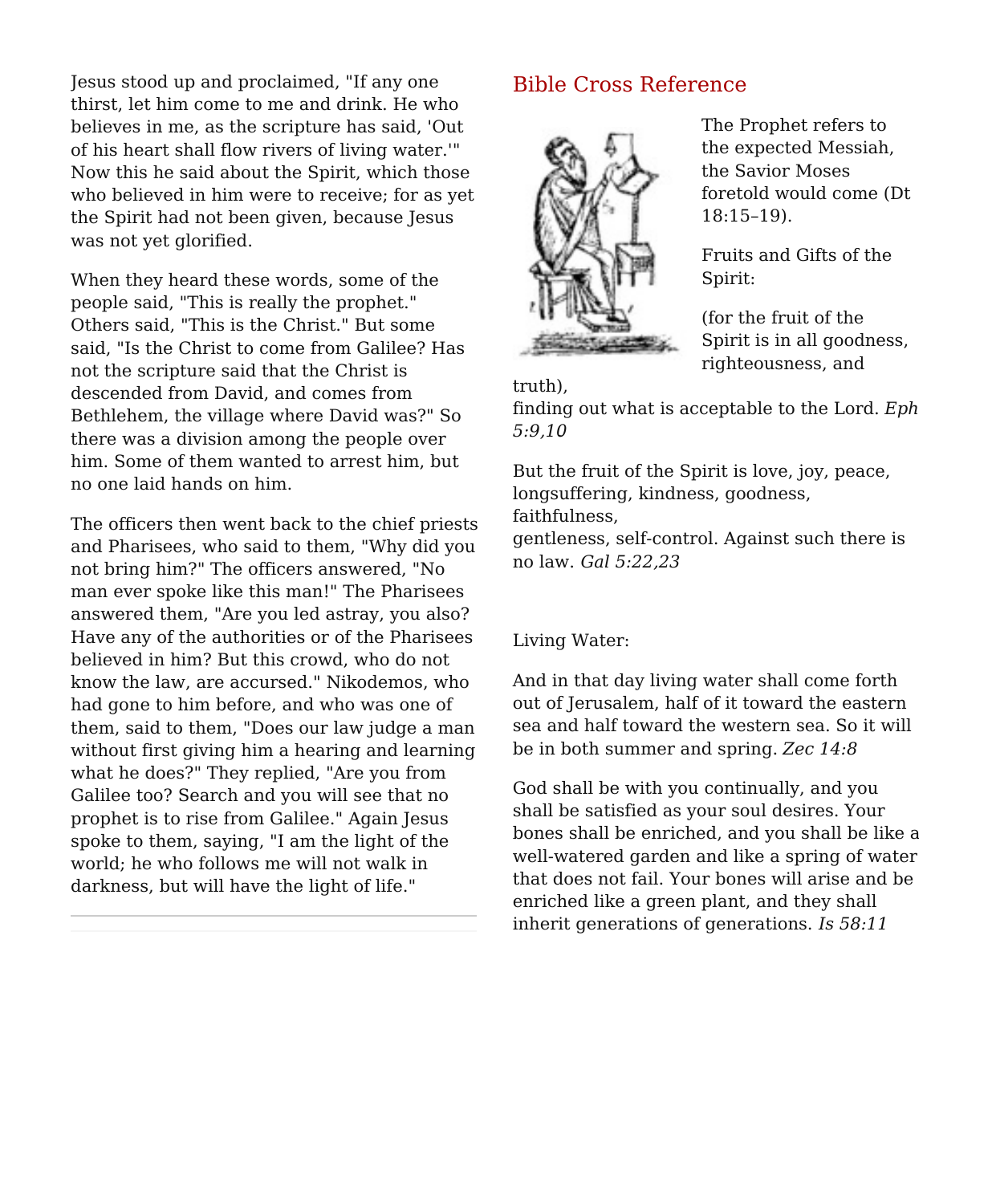# Wisdom of the Fathers

Goings up, and advances and progress from glory to glory, the Light of the Trinity might shine upon the more illuminated. For this reason it was, I think, that He gradually came to dwell in the Disciples, measuring Himself out to them according to their capacity to receive Him, at the beginning of the Gospel, after the Passion, after the Ascension, making perfect their powers, being breathed upon them, and appearing in fiery tongues...You see lights breaking upon us, gradually; and the order of Theology, which it is better for us to keep, neither proclaiming things too suddenly, nor yet keeping them hidden to the end...He said that all things should be taught us by the Spirit when He should come to dwell amongst us. Of these things one, I take it, was the Deity of the Spirit Himself, made clear later on when such knowledge should be seasonable and capable of being received after our Saviour's restoration, when it would no longer be received with incredulity because of its marvellous character. For what greater thing than this did either He promise, or the Spirit teach. If indeed anything is to be considered great and worthy of the Majesty of God, which was either promised or taught...Look at these facts:--Christ is born; the Spirit is His Forerunner. He is baptized; the Spirit bears witness. He is tempted; the Spirit leads Him up. He works miracles; the Spirit accompanies them. He ascends; the Spirit takes His place.

# **St. Gregory the Theologian**

5th Theological Oration

For as thirsty men, when they have taken a bowl, eagerly drain it and then desist, so too they who hear the divine oracles if they receive them thirsting, will never be weary until they have drunk them up. For to show that men ought ever to thirst and hunger, "Blessed," It said, "are they which do hunger and thirst after righteousness" (Matt.5:6)

# **St. John Chrysostom**

Homily 51 on John 7, 4th Century

# Beyond the Sermon



Protopresbyter Thomas Hopko

Pentecost: The Descent of the Holy Spirit

The Old Testament feast of Pentecost occurred 50 days after Passover—the

commemoration of the Exodus of the Israelites from captivity and slavery in Egypt—in celebration of God's gift of the Ten Commandments to Moses on Mount Sinai.

In the New Covenant of the Messiah,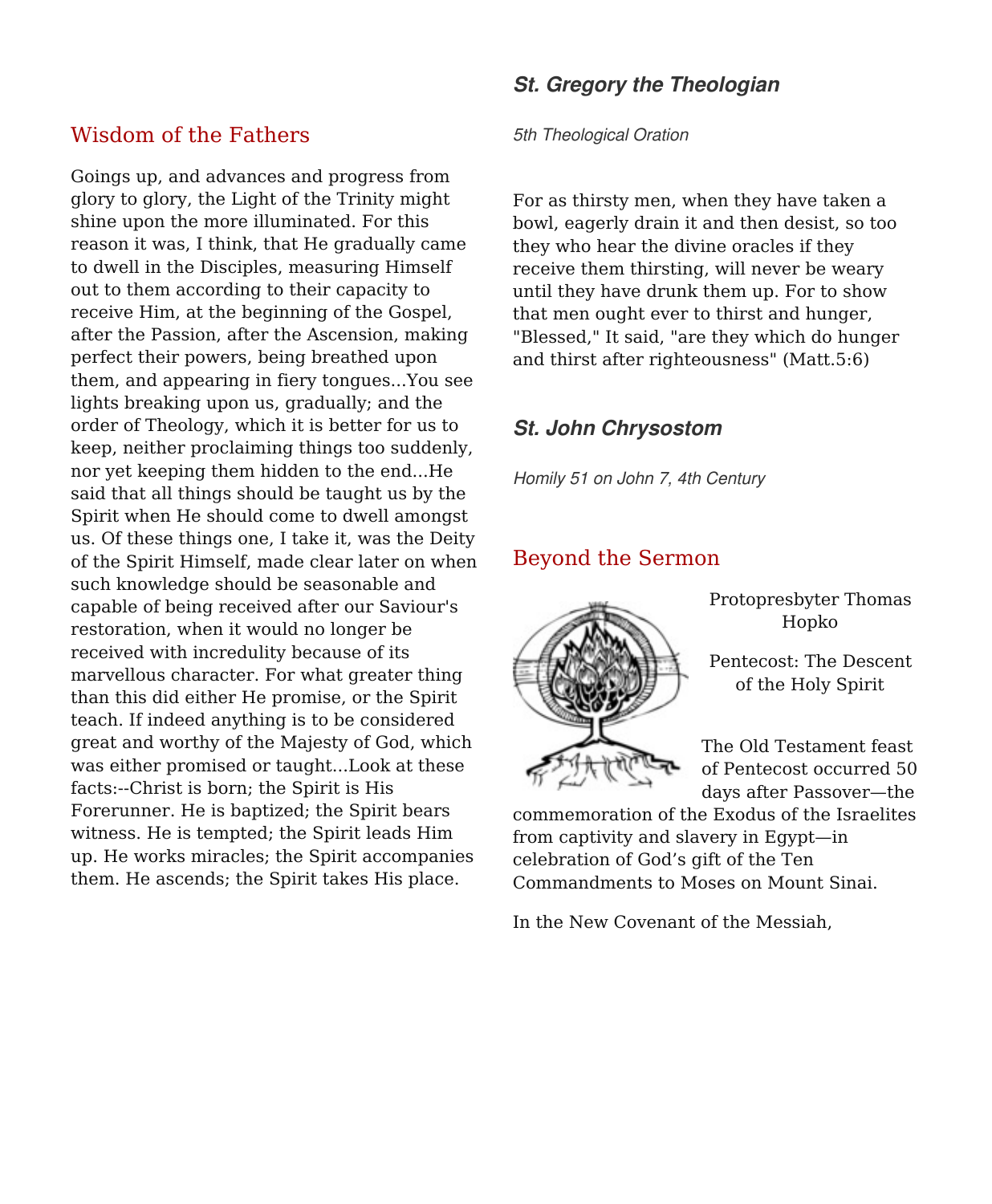the Passover event takes on its new meaning the celebration of Christ's Resurrection, the "passing over" from death to life and from earth to heaven, the "exodus" of God's People from this sinful world to the eternal Kingdom. The New Testament Pentecost also is fulfilled and made new by the coming of the "new law" with the descent of the Holy Spirit upon the disciples of Christ. As we read in the Acts of the Apostles 2:1-4, "When the day of Pentecost had come, they were all together in one place. And suddenly a sound came from heaven like the rush of a mighty wind, and it filled all the house where they were sitting. And there appeared to them tongues as of fire, distributed as resting upon each one of them. And they were all filled with the Holy Spirit." The Holy Spirit Christ promised to His disciples came on the day of Pentecost (John 14:26, 15:26; Luke 24:49; Acts 1:5) as the apostles received "the power from on high" and began to preach and bear witness to Jesus as the risen Christ, the King and the Lord. Traditionally, this moment has been called the "birthday of the Church."

In the liturgical services for the Great Feast of Pentecost, the coming of the Holy Spirit is celebrated together with the full revelation of the Holy Trinity: Father, Son, and Holy Spirit. The fullness of the Godhead is manifested with the Spirit's coming to man, and the Church's hymns celebrate this manifestation as the final act of God's self-disclosure and self-donation to the world of His creation. For this reason, Pentecost Sunday also is called Trinity Day in the Orthodox Christian tradition. On this day, the icon of the Holy Trinity — particularly

that of the three angelic figures who appeared to Abraham, the forefather of the Christian faith—often is placed in the center of the church, alongside the traditional Pentecost icon depicting the tongues of fire hovering over the Theotokos and the 12 Apostles, the original prototype of the Church, who sit in unity surrounding a symbolic image of "cosmos," the world.

On Pentecost, we have the final fulfillment of the mission of Jesus Christ and the first beginning of the messianic age of the Kingdom of God mystically present in this world in the Church of the Messiah. For this reason the 50th day stands as the beginning of the era that is beyond the limitations of this world, 50 being that number which stands for eternal and heavenly fulfillment in Jewish as well as Christian mystical piety: seven times seven, plus one.

Thus, Pentecost is called an "apocalyptic day," which means the day of final revelation. It is also called an "eschatological day," which means that it is the day of the final and perfect end—in Greek, the eschaton. When the Messiah comes and the Day of the Lord is at hand, the "last days" are inaugurated, in which "God declares, 'I will pour out my Spirit upon all flesh.'" This is the ancient prophecy to which the Apostle Peter refers in the first sermon of the Christian Church, preached on that first Pentecost Sunday (Acts 2: 1 7; Joel 2: 28-32).

The Great Feast of Pentecost is not simply the celebration of an event which took place centuries ago. Rather, it is the celebration of what must happen—and indeed does happen to us in the Church today. We have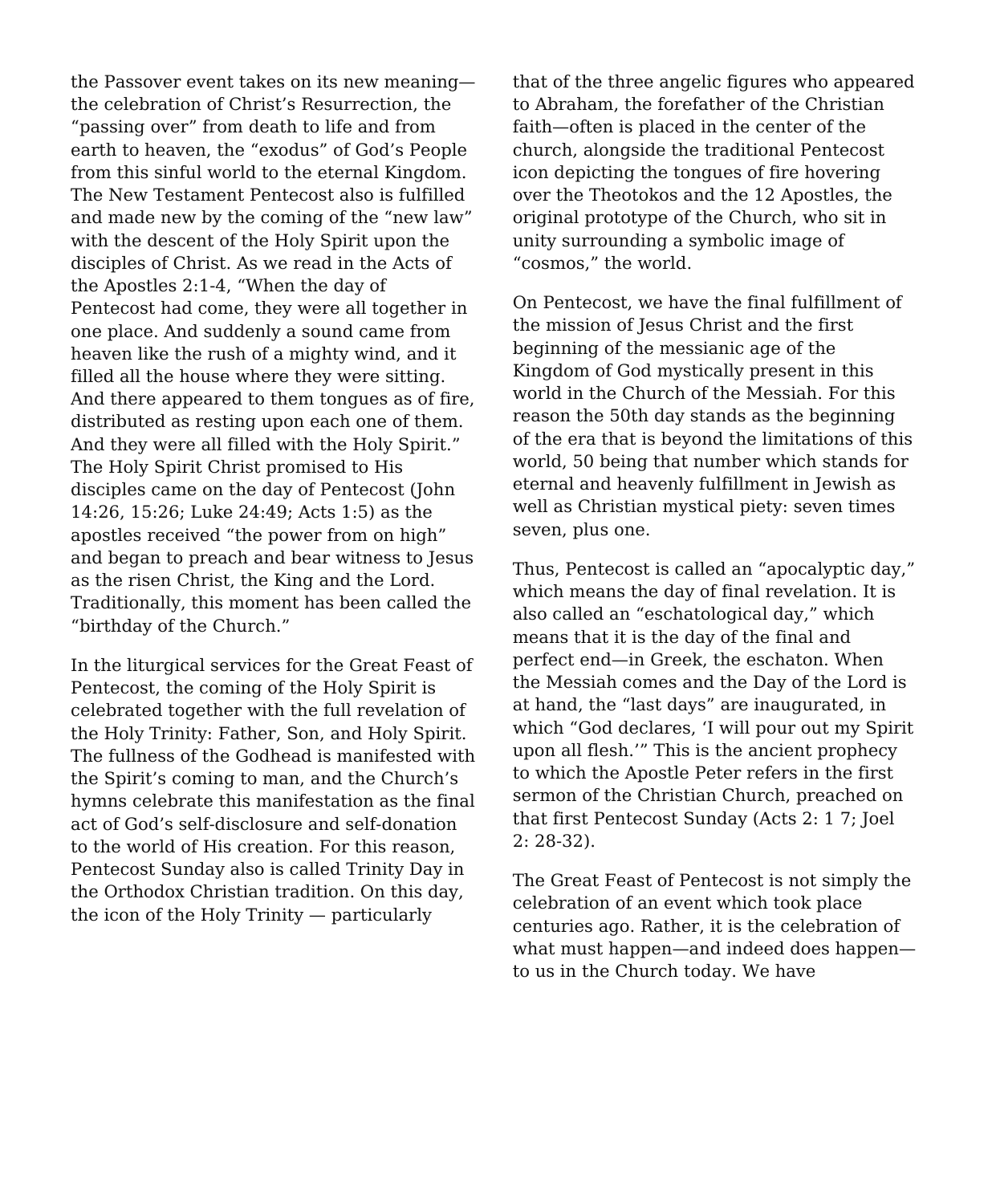died and risen with the Messiah-King, and we have received His Most Holy Spirit. We are the "temples of the Holy Spirit." God's Spirit dwells in us (Romans 8; 1 Corinthians 2-3, 12; 2 Corinthians 3; Galatians 5; Ephesians 2-3). We, by our own membership in the Church, have received "the Seal of the Gift of the Holy Spirit" in the sacrament of Chrismation. Pentecost has happened to us.

During the Divine Liturgy on Pentecost, we recall our baptism into Christ as we sing, in place of the Trisagion, the well known verse from Galatians: "As many as have been baptized into Christ, have put on Christ." The usual antiphons are replaced by special psalm verses that emphasize the meaning of the feast, while the day's readings from the Epistles and Gospels recall the Holy Spirit's coming to men. The kontakion speaks of the reversal of Babel, as God unites the nations into the unity of His Spirit. And the troparion proclaims the gathering of the entire universe into God's "net" through the work of the inspired apostles. In the hymns "O Heavenly King" and "We have seen the True Light" sung on Pentecost for the first time since Holy Pascha—we invoke the Holy Spirit to "come and abide in us" while proclaiming that "we have received the heavenly Spirit."

On the evening of Pentecost Sunday, at Vespers, three lengthy prayers are recited, during which we kneel for the first time since Pascha. The Monday after Pentecost is the Feast of the Holy Spirit, while the Sunday after Pentecost is the Feast of All Saints. This is the logical liturgical sequence, since the coming of the Holy

Spirit is fulfilled in us as we pursue holiness and sanctity in our own lives—that holiness and sanctity which constitute the very purpose of the creation and salvation of the world: "Thus says the Lord: 'Consecrate yourselves therefore, and be holy, for I your God am holy'" (Leviticus 11:44-45, 1 Peter 1:15-16).

Thus, Pentecost ushers in a new era, in which we are called to pursue sainthood by acquiring the Holy Spirit, by opening ourselves to the fullness of Christ's revelation to mankind, and by anticipating the Kingdom of God, yet to be fully revealed, but already fully present in our midst as we entreat the Holy Spirit to "come and abide in us" now and in the life of the world to come.

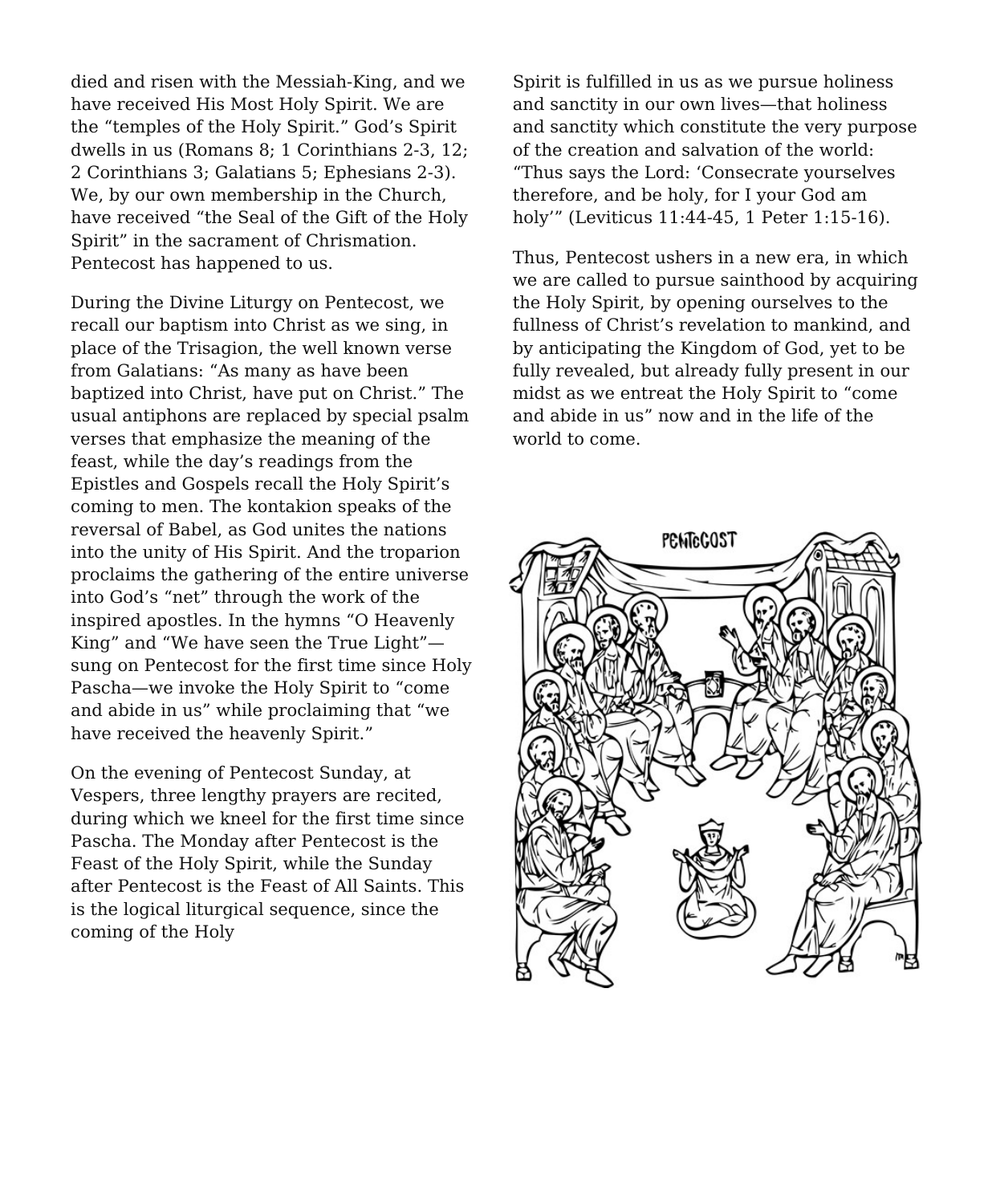# **The Trinity**



**This weekly bulletin insert complements the curriculum published by the Department of Christian Education of the Orthodox Church in America. This and many other Christian Education resources are available at http://dce.oca.org.**



**Pentecost is also the Feast of the Holy Trinity. It's a good day to consider this question: How can God be One and Undivided, as Christians claim, and at the same time be three distinct Persons, as Christians also claim?**

Part of the answer is that this is how God has shown Himself to be in Scripture, both the Old and New Testaments. The Book of Genesis is one example. The second verse of the book says that "the Spirit of God was moving over the face of the waters" at the time of creation.

Then, in 1:26, God says, "Let us make man in our image, according to our likeness." This verse with its plural "our" is what the Gospel writer John is referring to when he writes, "All things were made though Him, and without Him nothing was made that was made" (1:3). John is describing Jesus Christ, the Word of God, as co-creator with the Father.

So the Bible clearly establishes the Father, Son and Holy Spirit as the three Persons of

the Trinity. Yet some Biblical commentators contend that when God speaks in Genesis about making man "in our image" He is addressing not Christ, but the beings who surround Him in heaven, the members of the heavenly court.

This contention doesn't really make sense. The angels and the beings around God are still created by Him. They can bear His image, but they cannot share it as His equals by nature any more than we can. They too are creatures, even though they are privileged to stand before their Maker in heaven.

Father Alexander Schmemann, writing about the Creed in "Celebration of Faith" Volume I, gives the other part of the answer. He says that God MUST be a Trinity of Persons:

"We believe in one God, but not in a God who is alone, not in a God who is self-centered, not in a God who lives in and for Himself. God is love, Christianity says. But to love is to be turned towards the Other, and at its most exalted, to love is to surrender to Him. The Father, says the Gospel, loves the Son and gives everything to Him. The Son, says the Gospel, loves the Father and gives Himself totally to Him. Finally, the Holy Spirit is this gift of love itself, this love itself as gift, joy, fullness, existence, thirst and quenching of thirst, giving and receiving.

And through this love, through this giving, God creates the world, calls each of us into life, makes each of us beloved and bestows His love, His Spirit, so that each can partake of divine Life. Thus we pray to the Spirit: 'Come and abide in us'...And in answer He comes to abide in us, to lead us, as Christ promised, into all truth...to give us eternal life.

This then is the radiant mystery of Christian faith, the mystery of God who is Trinity, the God who is Love."

#### **TROPARION OF PENTECOST**

Blessed art Thou, O Christ our God, Who hast revealed the fishermen as most wise by sending down upon them the Holy Spirit through them Thou didst draw the world into Thy net. O Lover of Man, glory to Thee!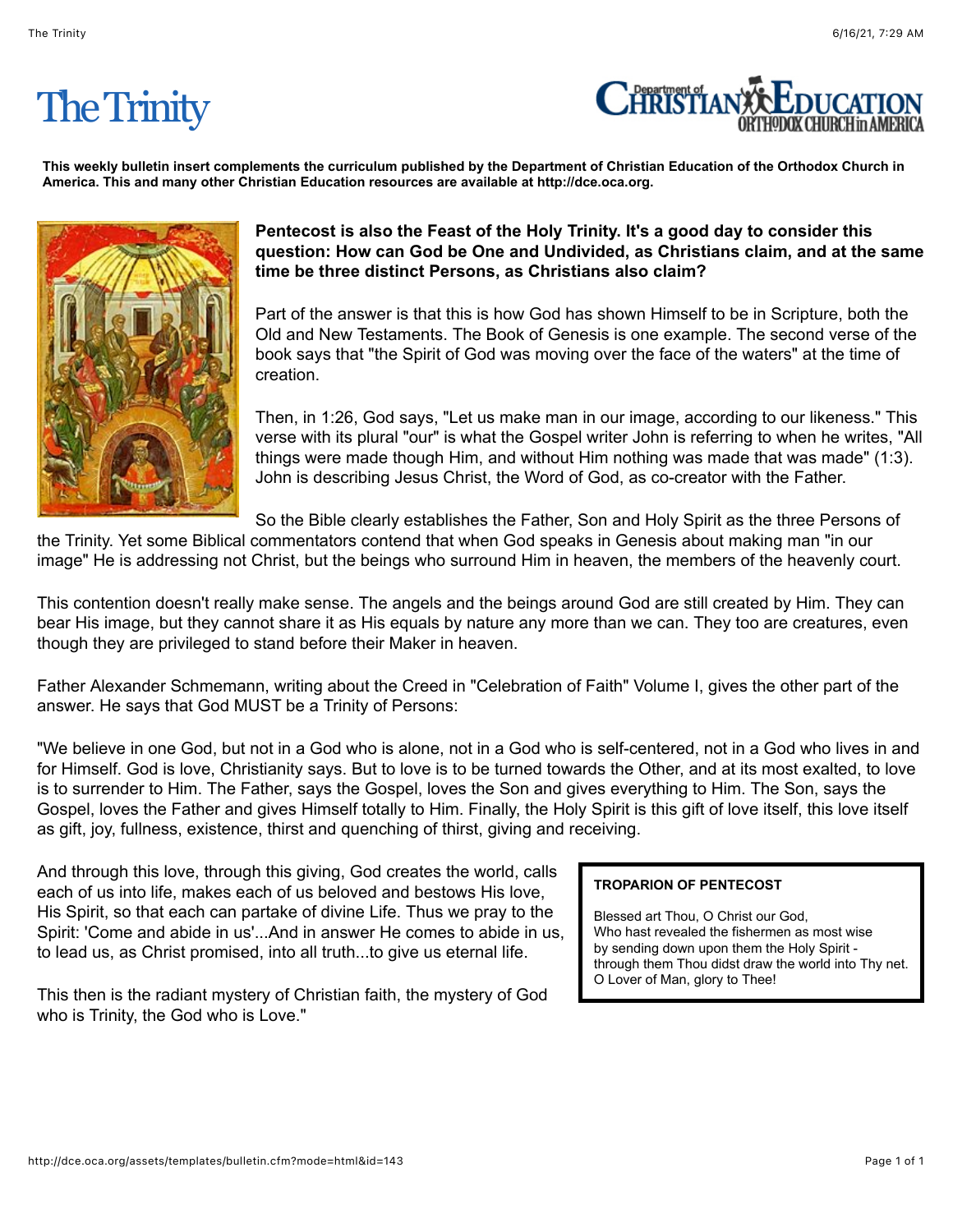# **Vacation Church School at Three Saints 2022:** *"THE LIFE of CHRIST"* **July 11th- 15th, 2022**

# **9 a.m. – 4 p.m. Monday through Thursday 9 a.m. – 6:30 p.m. Friday, (Family night begins at 5:00pm)**

**Located at Three Saints Park: 112 Miller Road, Bethany, CT 06524**

Each day we will: Pray, Learn, Sing, Work, Play and Have fun together!!! Fee: \$40 per child\* Ages 5 and up (checks payable to Three Saints VCS)

\*Those who cannot afford this fee, or are unable to supply lunches for their children, are urged to contact Fr. Patrick to discuss other options – **NO ONE will be turned away for financial reasons**

*Beginning at 5 pm*, **Friday Family Night** will include Vespers sung by children, a Lenten (vegan) potluck cookout and awarding of certificates of completion. Parents and families are responsible for organizing and running Family Night so please speak to **Oana Zarku** at 203-715-0442 oana.basuzharku@yahoo.com

# *More Information about VCS Contact Fr. Patrick Burns (203) 734-3988 or pnevmaticmotives@gmail.com*

*Each day your child will need: Bathing suits, towels, extra change of clothes, bug spray and medications (if required.) Participants will be responsible for providing their own lunches (see Fr. Patrick for assistance if necessary). Refrigerators and freezers are on site for use. Snacks, beverages and Spray-on Sunscreen provided.*

*Please be sure your children DO NOT bring the following: Cell phones, MP3s/IPODs, video games or electrical gadgets of any kind. If any these items are brought, they will be held by a staff member until pickup at the end of the day.*

*Volunteers – Because our program has grown each year, parents or young adults16 years and older, are welcome to volunteer for our program. Jr. Staff, as approved by Fr. Patrick, are welcome at a reduced rate of \$20. ALL Potential volunteers must let Fr. Patrick know of their interest in volunteering no later than July 1st so that training and background checks may be completed in a timely manner.* 

*PLEASE NOTE: Due to state and Church guidelines regarding background checks and training qualifications, requests to volunteer made after July 1st will not be considered.*